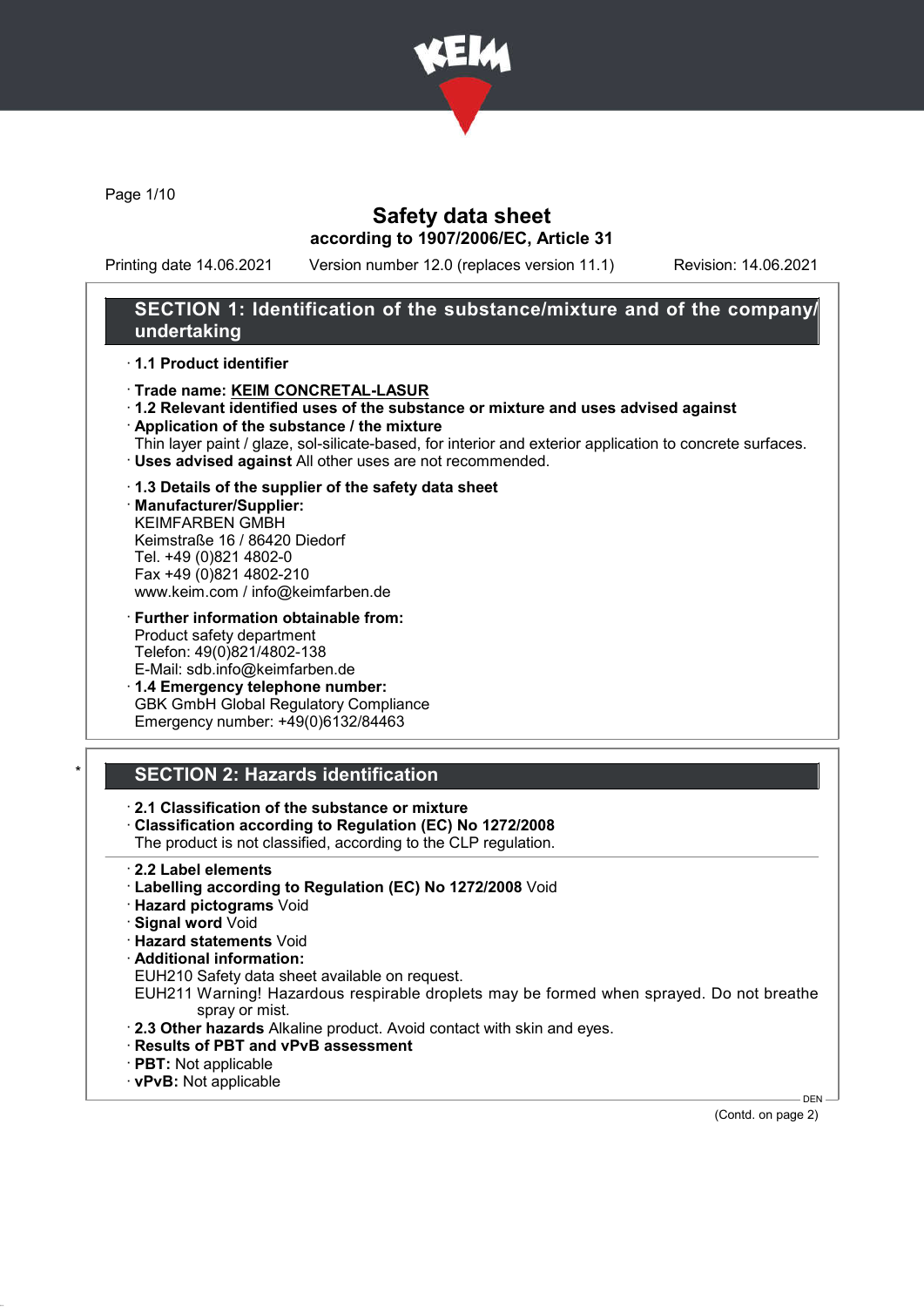

Page 2/10

## Safety data sheet according to 1907/2006/EC, Article 31

Printing date 14.06.2021 Version number 12.0 (replaces version 11.1) Revision: 14.06.2021

#### Trade name: KEIM CONCRETAL-LASUR

(Contd. of page 1)

## **SECTION 3: Composition/information on ingredients**

- · 3.2 Mixtures
- Description:

Aqueous solution of silicic acid potassium salt, silica sol, acrylic polymer, mineral fillers, pigments, additives.

| · Dangerous components:                                                                                         |                                                                                                                                                                                                                                                     |             |
|-----------------------------------------------------------------------------------------------------------------|-----------------------------------------------------------------------------------------------------------------------------------------------------------------------------------------------------------------------------------------------------|-------------|
| CAS: 13463-67-7<br>EINECS: 236-675-5<br>Index number: 022-006-00-2<br>Reg.nr.: 01-2119486799-10-<br><b>XXXX</b> | titanium dioxide [in powder form containing 1 % or more<br>of particles with aerodynamic diameter $\leq 10 \mu m$ ]<br><b>◆ Carc. 2, H351</b>                                                                                                       | $2.5 - 10%$ |
| CAS: 1312-76-1<br>EINECS: 215-199-1<br>Reg.nr.: 01-2119456888-17-<br><b>XXXX</b>                                | Silicic acid, potassium salt<br>Skin Irrit. 2, H315; Eye Irrit. 2, H319; STOT SE 3,<br>H <sub>335</sub><br>Specific concentration limits:<br>Skin Irrit. 2; H315: $C \ge 40$ %<br>Eye Irrit. 2; H319: $C \ge 40$ %<br>STOT SE 3; H335: $C \ge 40$ % | $< 2.5\%$   |

· Additional information: For the wording of the listed hazard phrases refer to section 16.

## SECTION 4: First aid measures

#### · 4.1 Description of first aid measures

· General information:

No special measures required.

- When seeing the doctor we suggest to present this safety data sheet.
- · After inhalation: Supply fresh air; consult doctor in case of complaints.
- · After skin contact:

Immediately wash with water and soap and rinse thoroughly.

Do not use solvents or thinners. If skin irritation continues, consult a doctor.

- After eve contact:
- Rinse opened eye for several minutes under running water. Then consult a doctor.
- After swallowing:

Rinse mouth and throat well with water.

- Do not induce vomiting; call for medical help immediately.
- · 4.2 Most important symptoms and effects, both acute and delayed No further relevant information available.
- · 4.3 Indication of any immediate medical attention and special treatment needed No further relevant information available.

(Contd. on page 3)

DEN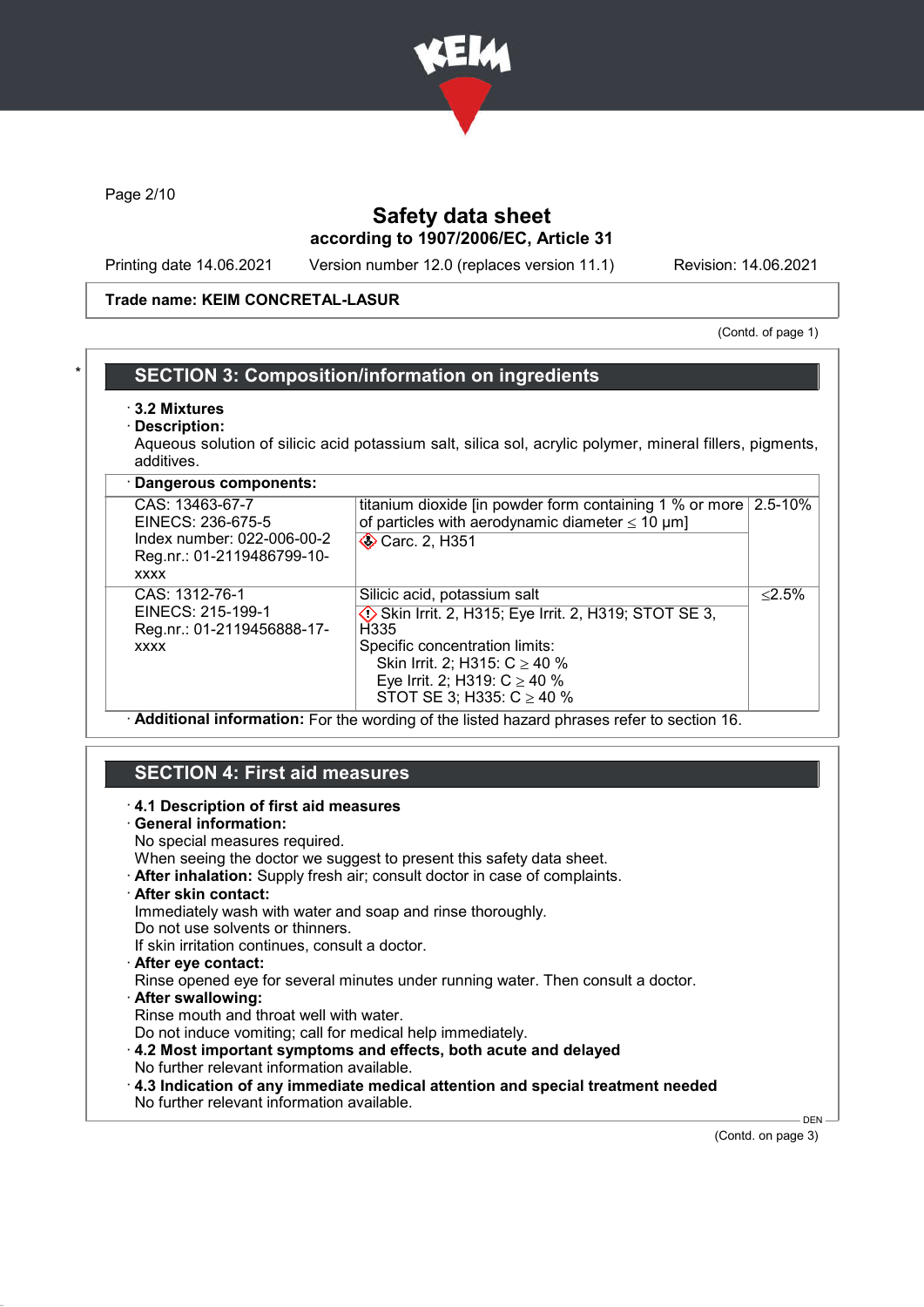

Page 3/10

## Safety data sheet according to 1907/2006/EC, Article 31

Printing date 14.06.2021 Version number 12.0 (replaces version 11.1) Revision: 14.06.2021

#### Trade name: KEIM CONCRETAL-LASUR

(Contd. of page 2)

## SECTION 5: Firefighting measures

- · 5.1 Extinguishing media
- · Suitable extinguishing agents:
- Product itself does not burn. Co-ordinate fire-fighting measures to the fire surroundings.
- · 5.2 Special hazards arising from the substance or mixture No further relevant information available.
- · 5.3 Advice for firefighters
- · Specila protective equipment: Wear self-contained respiratory protective device.
- · Additional information

In case of fire do not breathe smoke, fumes and vapours.

Dispose of fire debris and contaminated fire fighting water in accordance with official regulations.

## SECTION 6: Accidental release measures

- · 6.1 Personal precautions, protective equipment and emergency procedures Respect the protection rules (see section 7 a. 8). Avoid contact with skin and eyes. Ensure adequate ventilation Particular danger of slipping on leaked/spilled product. · 6.2 Environmental precautions: Do not allow product to reach soil, sewage system or any water course.
	- Follow local governmental rules and regulations.
- · 6.3 Methods and material for containment and cleaning up:

Absorb with liquid-binding material (sand, diatomite, acid binders, universal binders, sawdust). Dispose of the material collected according to regulations. Clear contaminated areas thoroughly.

- Flush rests with sufficient amount of water.
- · 6.4 Reference to other sections See Section 7 for information on safe handling. See Section 8 for information on personal protection equipment. See Section 13 for disposal information.

# SECTION 7: Handling and storage

· 7.1 Precautions for safe handling

Keep receptacles tightly sealed.

Avoid contact with skin and eyes.

Do not inhale aerosols.

See item 8 (8.2) for information about suitable protective equipment and technical precautions. Respect the protection rules.

- Information about fire and explosion protection:
- The product is not flammable.

No special measures required.

(Contd. on page 4)

 $-$  DEN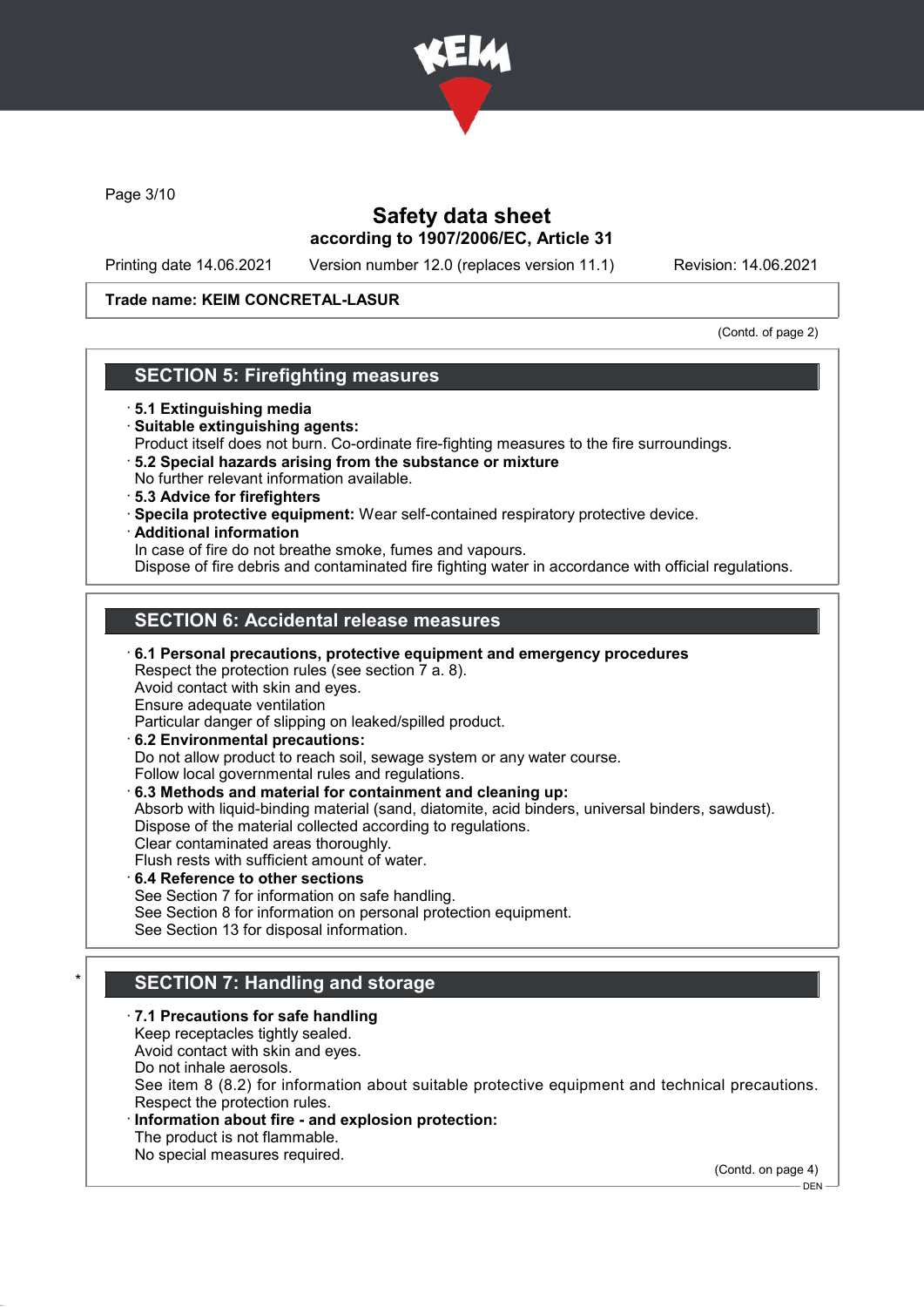

Page 4/10

## Safety data sheet according to 1907/2006/EC, Article 31

Printing date 14.06.2021 Version number 12.0 (replaces version 11.1) Revision: 14.06.2021

#### Trade name: KEIM CONCRETAL-LASUR

(Contd. of page 3)

- · 7.2 Conditions for safe storage, including any incompatibilities · Storage:
- · Requirements to be met by storerooms and receptacles: Keep in the original containers in a cool and dry place. Store only in unopened original receptacles.
- · Information about storage in one common storage facility: Do not store together with acids.
- · Further information about storage conditions: Store in a cool place. Protect from frost.
- Protect from heat and direct sunlight.
- · Storage class: 12
- · 7.3 Specific end use(s) No further relevant information available.

#### SECTION 8: Exposure controls/personal protection

#### · 8.1 Control parameters

· Ingredients with limit values that require monitoring at the workplace:

13463-67-7 titanium dioxide [in powder form containing 1 % or more of particles with aerodynamic diameter ≤ 10 μm]

AGW (Germany) Long-term value: 1.25\* 10\*\* ma/m<sup>3</sup>

2(II);\*alveolengängig\*\*einatembar; AGS, DFG

#### 14808-60-7 Quartz (SiO2)

MAK (Germany) alveolengängige Fraktion

· Additional information: The lists valid during the making were used as basis.

#### · 8.2 Exposure controls

- · Individual protection measures, such as personal protective equipment
- · General protective and hygienic measures:

Avoid contact with the eyes and skin.

Do not inhale aerosols.

Wash hands before breaks and at the end of work.

Immediately remove all soiled and contaminated clothing.

**Respiratory protection:** 

Use suitable respiratory protective device only when aerosol or mist is formed.

- Filter: P
- · Hand protection Protective gloves
- **Material of gloves**
- suitable material e.g.:
- Nitrile impregnated cotton-gloves

Recommended thickness of the material:  $> 0.5$  mm

Natural rubber, NR

Recommended thickness of the material:  $> 0.6$  mm Nitrile rubber, NBR

Recommended thickness of the material:  $> 0.4$  mm

The selection of the suitable gloves does not only depend on the material, but also on further marks of quality and varies from manufacturer to manufacturer. As the product is a preparation of several substances, the resistance of the glove material can not be calculated in advance and has therefore (Contd. on page 5)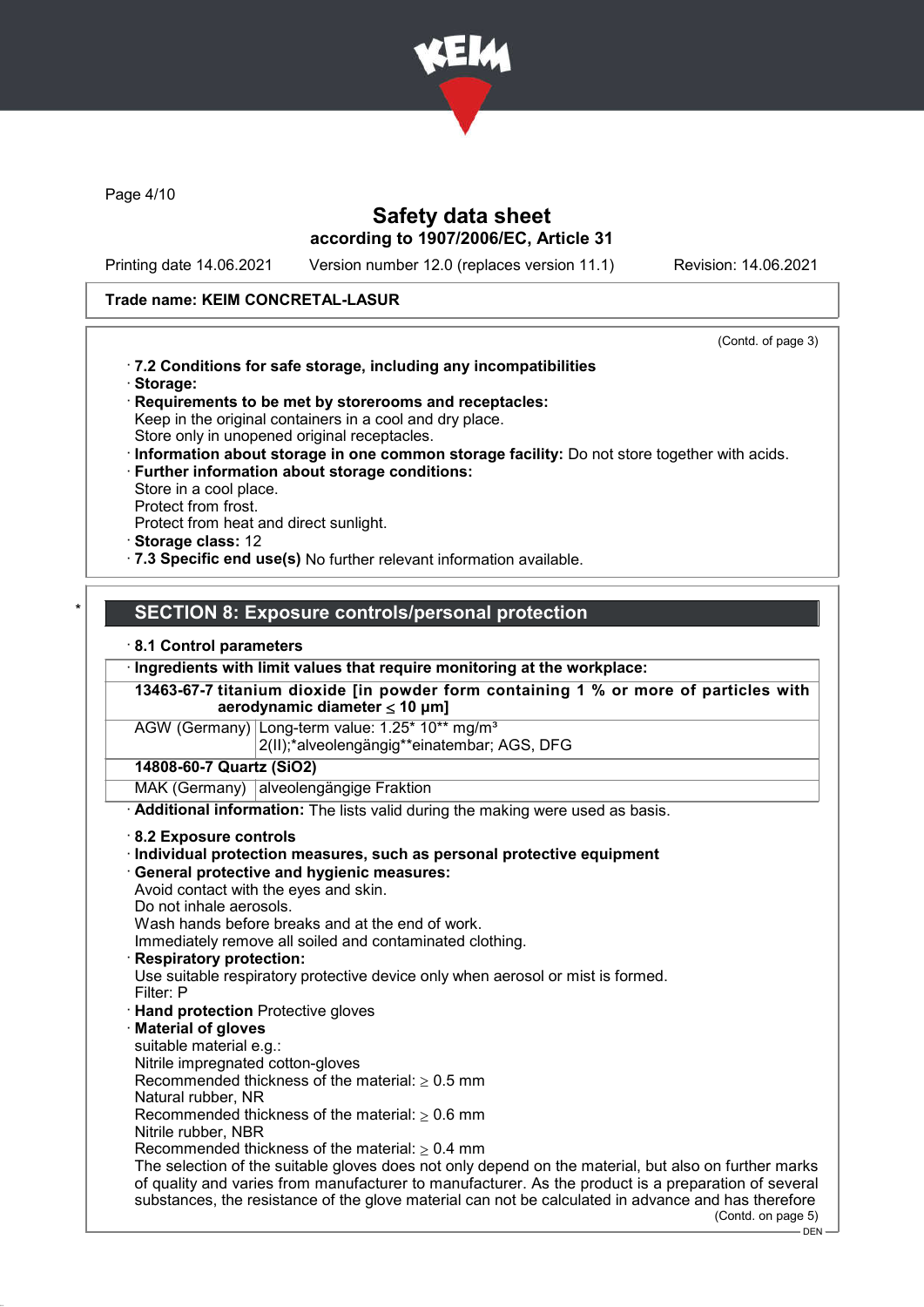

Page 5/10

## Safety data sheet according to 1907/2006/EC, Article 31

Printing date 14.06.2021 Version number 12.0 (replaces version 11.1) Revision: 14.06.2021

## Trade name: KEIM CONCRETAL-LASUR

(Contd. of page 4)

to be checked prior to the application.

- · Penetration time of glove material
- Value for the permeation: level  $\geq 6$  (480 min)

The determined penetration times according to EN 16523-1:2015 are not performed under practical conditions. Therefore a maximum wearing time, which corresponds to 50% of the penetration time, is recommended.

The exact break trough time has to be found out by the manufacturer of the protective gloves and has to be observed.

- · Eye/face protection Safety glasses
- · Body protection: Protective work clothing
- · Environmental exposure controls
- See Section 12 and 6.2

No further relevant information available.

#### SECTION 9: Physical and chemical properties

| 9.1 Information on basic physical and chemical properties |                                    |
|-----------------------------------------------------------|------------------------------------|
| <b>General Information</b>                                |                                    |
| · Colour:                                                 | Different, according to colouring. |
| · Odour:                                                  | Odourless                          |
| Odour threshold:                                          | Not determined                     |
| · Melting point/freezing point:                           | $\sim$ 0 °C                        |
| <b>Boiling point or initial boiling point and</b>         |                                    |
| boiling range                                             | $~100~{\rm ^{\circ}C}$             |
| · Flammability                                            | Not applicable                     |
| <b>Lower and upper explosion limit</b>                    |                                    |
| · Lower:                                                  | Not applicable                     |
| $\cdot$ Upper:                                            | Not applicable                     |
| · Flash point:                                            | Not applicable                     |
| · Auto-ignition temperature:                              | Product is not selfigniting.       |
| · Decomposition temperature:                              | Not determined                     |
| $\cdot$ pH at 20 $\degree$ C                              | $~11*$                             |
| · Viscosity:                                              |                                    |
| <b>Kinematic viscosity</b>                                | Not determined                     |
| <b>Dynamic at 20 °C:</b>                                  | 400-600* mPas                      |
| · Solubility                                              |                                    |
| water:                                                    | Miscible                           |
| · Partition coefficient n-octanol/water (log              |                                    |
| value)                                                    | Not applicable                     |
| · Vapour pressure at 20 °C:                               | $~23$ hPa                          |
| · Density and/or relative density                         |                                    |
| · Density at 20 °C:                                       | 1.1-1.3* $g/cm^{3}$                |
| · Relative density                                        | Not determined                     |
| · Vapour density                                          | Not applicable.                    |
|                                                           | $(Contol$ on page $6)$             |

(Contd. on page 6)

 $-$  DEN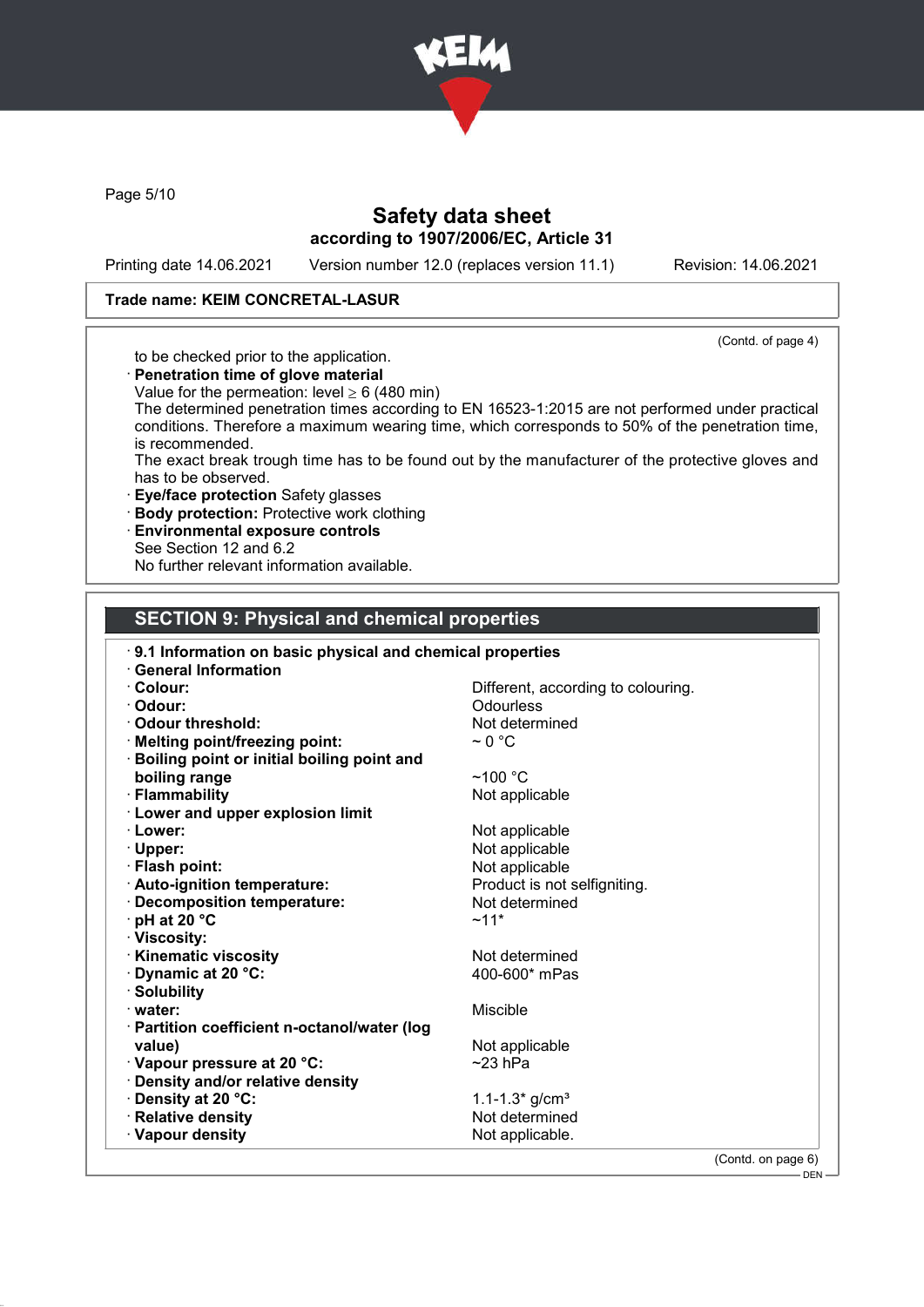

Page 6/10

## Safety data sheet according to 1907/2006/EC, Article 31

Printing date 14.06.2021 Version number 12.0 (replaces version 11.1) Revision: 14.06.2021

#### Trade name: KEIM CONCRETAL-LASUR

|                                               | (Contd. of page 5)                                                              |
|-----------------------------------------------|---------------------------------------------------------------------------------|
| ⋅ 9.2 Other information                       | * The values are for freshly produced material<br>and may change with the time. |
| · Appearance:                                 |                                                                                 |
| $\cdot$ Form:                                 | Fluid                                                                           |
| Important information on protection of health |                                                                                 |
| and environment, and on safety.               |                                                                                 |
| Ignition temperature:                         | Not determined                                                                  |
| <b>Explosive properties:</b>                  | Product does not present an explosion hazard.                                   |
| Change in condition                           |                                                                                 |
| · Softening point/range                       |                                                                                 |
| Oxidising properties:                         | Not applicable                                                                  |
| <b>Evaporation rate</b>                       | Not applicable.                                                                 |
| classes                                       | Void                                                                            |
| · Explosives                                  |                                                                                 |
| · Flammable gases                             | Void                                                                            |
| · Aerosols                                    | Void                                                                            |
| · Oxidising gases                             | Void                                                                            |
| · Gases under pressure                        | Void                                                                            |
| · Flammable liquids                           | Void                                                                            |
| · Flammable solids                            | Void                                                                            |
| · Self-reactive substances and mixtures       | Void                                                                            |
| · Pyrophoric liquids                          | Void                                                                            |
| · Pyrophoric solids                           | Void                                                                            |
| · Self-heating substances and mixtures        | Void                                                                            |
| Substances and mixtures, which emit           |                                                                                 |
| flammable gases in contact with water         | Void                                                                            |
| <b>Oxidising liquids</b>                      | Void                                                                            |
| · Oxidising solids                            | Void                                                                            |
| Organic peroxides                             | Void                                                                            |
| Corrosive to metals                           | Void                                                                            |
| <b>Desensitised explosives</b>                | Void                                                                            |

## SECTION 10: Stability and reactivity

· 10.1 Reactivity No further relevant information available.

- · 10.2 Chemical stability Stable under normal conditions of storage and use.
- · Thermal decomposition / conditions to be avoided:
- No decomposition if used according to specifications.
- · 10.3 Possibility of hazardous reactions No dangerous reactions known.
- · 10.4 Conditions to avoid No further relevant information available.
- · 10.5 Incompatible materials: Acids

(Contd. on page 7)

<sup>–&</sup>lt;br>— DEN-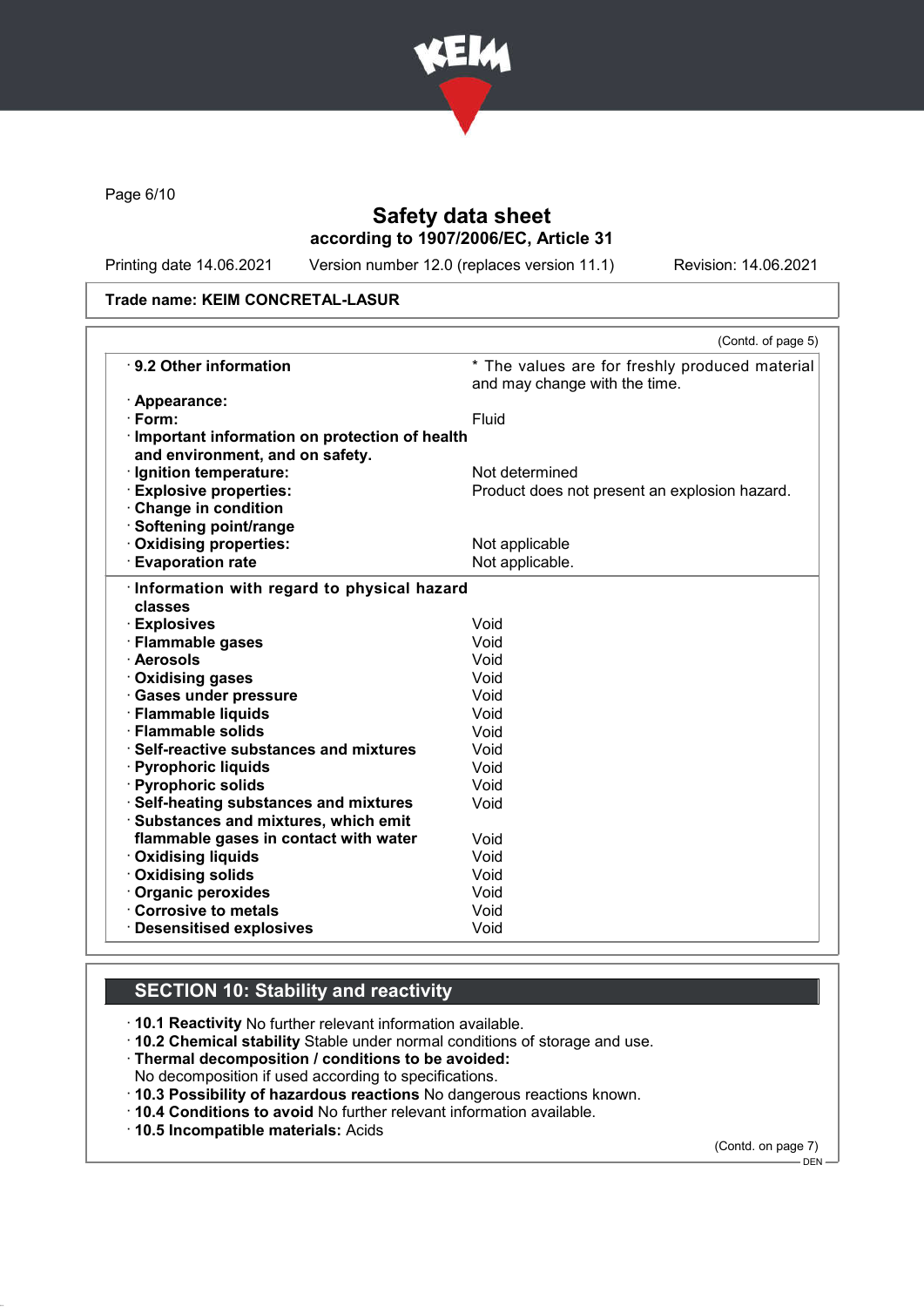

Page 7/10

## Safety data sheet according to 1907/2006/EC, Article 31

Printing date 14.06.2021 Version number 12.0 (replaces version 11.1) Revision: 14.06.2021

#### Trade name: KEIM CONCRETAL-LASUR

#### (Contd. of page 6)

#### · 10.6 Hazardous decomposition products:

No hazardous decomposition products if stored and handled as prescribed.

### **SECTION 11: Toxicological information**

## · 11.1 Information on hazard classes as defined in Regulation (EC) No 1272/2008

· Acute toxicity Based on available data, the classification criteria are not met.

#### · LD/LC50 values relevant for classification:

13463-67-7 titanium dioxide [in powder form containing 1 % or more of particles with aerodynamic diameter  $\leq 10 \mu m$ ]

#### Inhalative  $|ATE \text{ mix } (4h) | > 5 \text{ mg/l } (inhalation)$

| ATE mix                                     | $ >2,000$ mg/kg (dermal)  |
|---------------------------------------------|---------------------------|
|                                             | $ >$ 2,000 mg/kg (orally) |
| $\lambda$ $\sim$ $\lambda$ $\sim$ $\lambda$ | 0.500110101<br>$\sqrt{2}$ |

NOAEL 3,500 mg/kg /Oral (rat) (90d)

## · Skin corrosion/irritation Frequent persistent contact with the skin may cause skin irritation.

- · Serious eye damage/irritation
- In case of longer exposure, slightly irritating effect to the eyes is possible.
- · during inhalation: Irritant effect possible.
- · during swallowing: Irritant effect possible

· Respiratory or skin sensitisation Based on available data, the classification criteria are not met.

- · Germ cell mutagenicity Based on available data, the classification criteria are not met.
- · Carcinogenicity Based on available data, the classification criteria are not met.
- · Reproductive toxicity Based on available data, the classification criteria are not met.
- · STOT-single exposure Based on available data, the classification criteria are not met.
- · STOT-repeated exposure Based on available data, the classification criteria are not met.
- · Aspiration hazard Based on available data, the classification criteria are not met.
- · Other information (about experimental toxicology):
- Experimental analysis are not available.

The product was not tested. The statements on toxicology have been derived from the properties of the individual components.

· Subacute to chronic toxicity:

## **Repeated dose toxicity**

13463-67-7 titanium dioxide [in powder form containing 1 % or more of particles with aerodynamic diameter ≤ 10 μm]

Inhalative  $NOAEC$  10 mg/m<sup>3</sup> (rat) (90d)

· CMR effects (carcinogenity, mutagenicity and toxicity for reproduction) Not applicable

# · 11.2 Information on other hazards

## · Endocrine disrupting properties

None of the ingredients is listed.

(Contd. on page 8)

DEN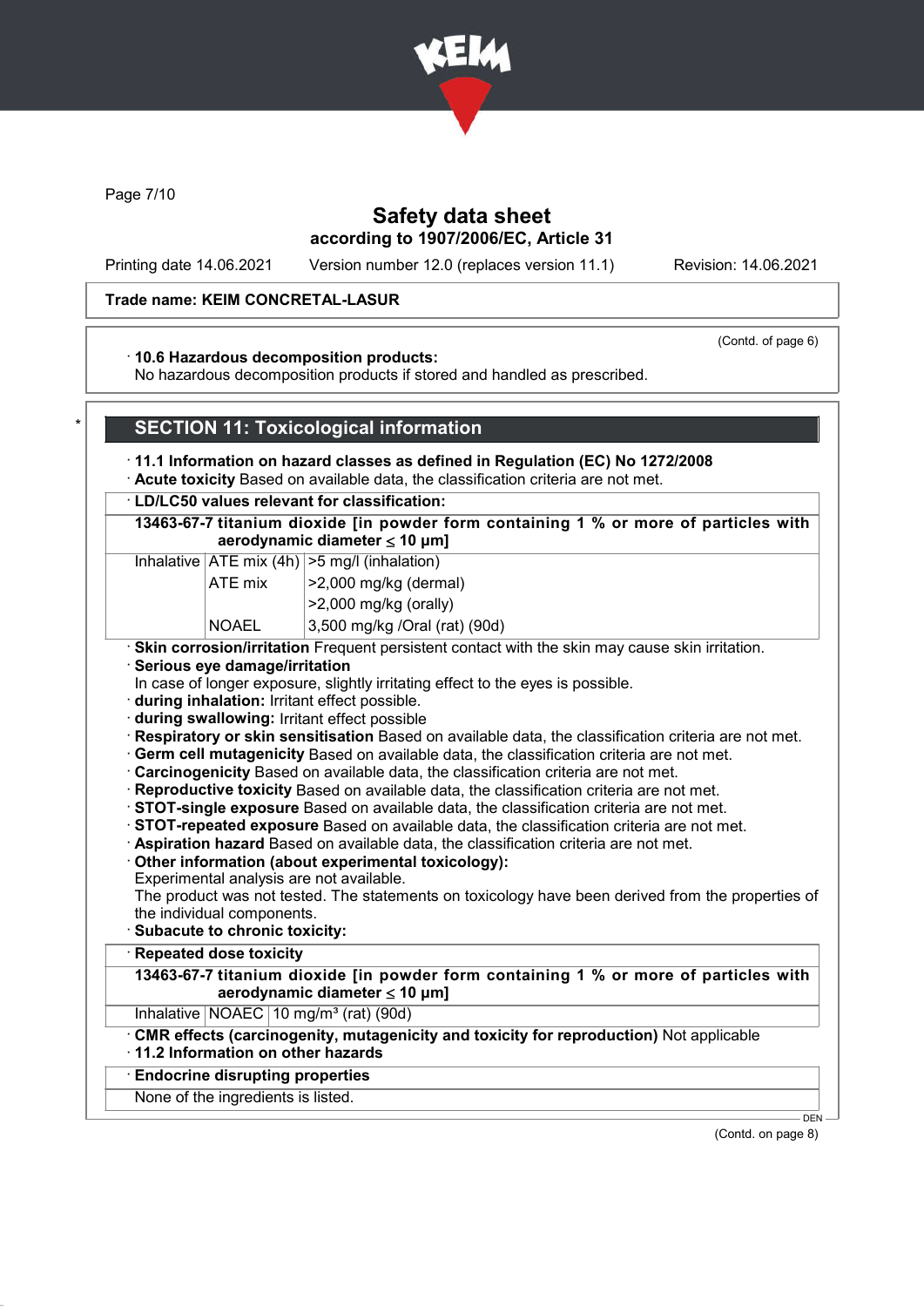

Page 8/10

## Safety data sheet according to 1907/2006/EC, Article 31

Printing date 14.06.2021 Version number 12.0 (replaces version 11.1) Revision: 14.06.2021

## Trade name: KEIM CONCRETAL-LASUR

(Contd. of page 7)

| 13463-67-7 titanium dioxide [in powder form containing 1 % or more of particles with<br>aerodynamic diameter $\leq 10$ µm] |  |
|----------------------------------------------------------------------------------------------------------------------------|--|
| NOEC $\geq$ 100,000 mg/kg (sediment fresh water)                                                                           |  |
| EC50 >100 mg/kg (freshwater alga) (OECD 201)                                                                               |  |
| EC 50 $ >$ 10,000 mg/l (algae) (ISO 10253)                                                                                 |  |
| LC 50   > 10,000 mg/l (marine fish) (OECD 203)                                                                             |  |
| >1,000 mg/l (freshwater fish) (EPA-540/9-85-006)                                                                           |  |
| >1,000 mg/l (daphnia) (OECD 202)                                                                                           |  |
| · 12.2 Persistence and degradability No further relevant information available.                                            |  |
| · 12.3 Bioaccumulative potential No further relevant information available.                                                |  |
| . 12.4 Mobility in soil No further relevant information available.                                                         |  |
| 12.5 Results of PBT and vPvB assessment                                                                                    |  |
| · PBT: Not applicable                                                                                                      |  |
| · vPvB: Not applicable                                                                                                     |  |
| · 12.6 Endocrine disrupting properties                                                                                     |  |
| The product does not contain substances with endocrine disrupting properties.                                              |  |
| 12.7 Other adverse effects<br>· Additional ecological information:                                                         |  |
| · AOX-indication:                                                                                                          |  |
| Due to the substance of content which do not include organic jointed halogens, the product can not                         |  |
| take influence on the AOX-load of the waste water.                                                                         |  |
|                                                                                                                            |  |
| According to the formulation contains the following heavy metals and compounds from the                                    |  |
| EU guideline NO. 2006/11/EC:                                                                                               |  |
| The product contains TiO2.                                                                                                 |  |
| · General notes:                                                                                                           |  |
| At present there are no ecotoxicological assessments.                                                                      |  |
| The statements on ecotoxicology have been derived from the properties of the individual                                    |  |
| components.<br>Do not allow product to reach ground water, water course or sewage system.                                  |  |

Disposal must be made according to official regulations.

#### · European waste catalogue

08 01 12 waste paint and varnish other than those mentioned in 08 01 11

(Contd. on page 9)

DEN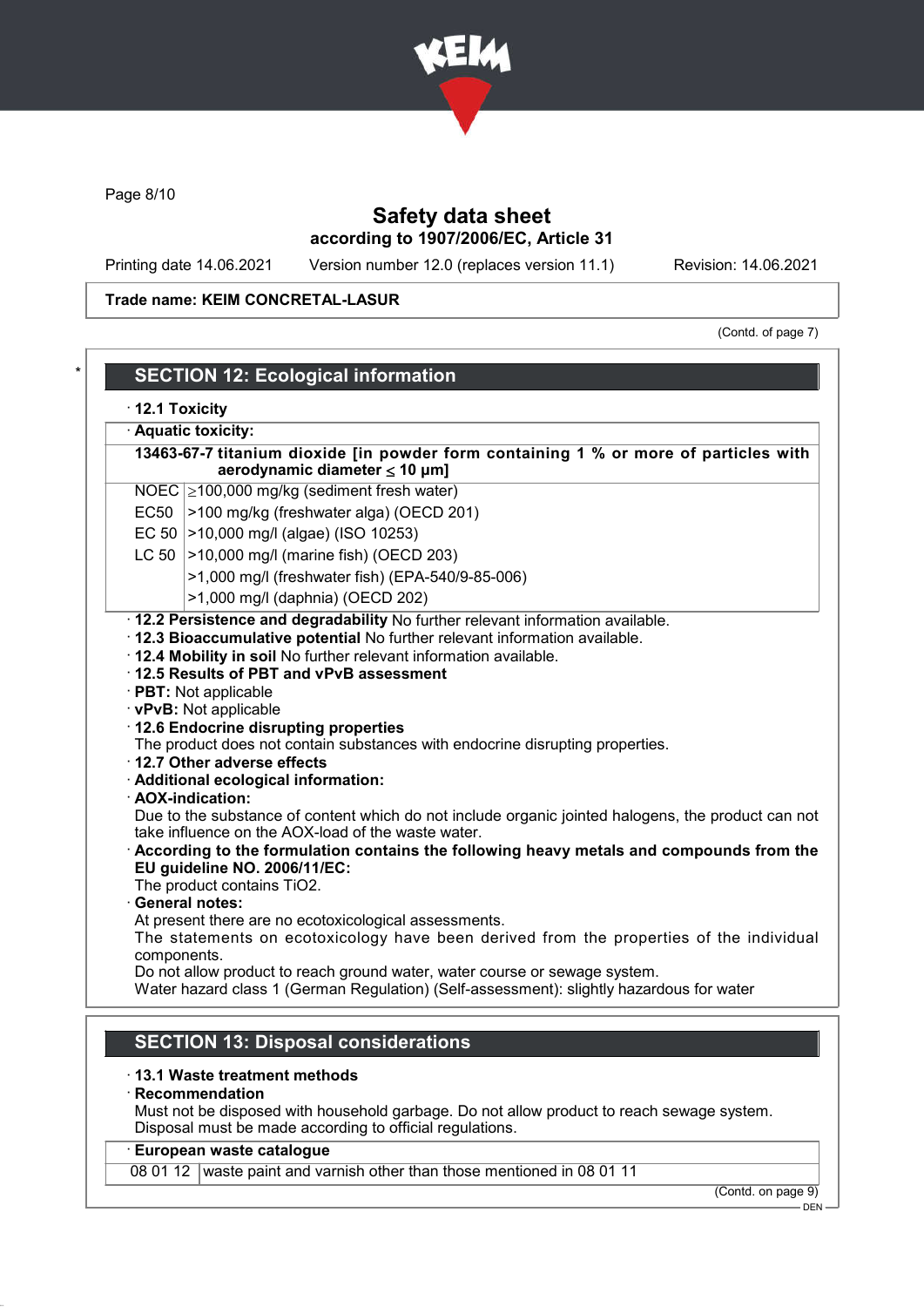

Page 9/10

## Safety data sheet according to 1907/2006/EC, Article 31

Printing date 14.06.2021 Version number 12.0 (replaces version 11.1) Revision: 14.06.2021

#### Trade name: KEIM CONCRETAL-LASUR

(Contd. of page 8)

· Uncleaned packaging:

· Recommendation: Disposal must be made according to official regulations.

· Recommended cleansing agents: Water, if necessary with cleansing agents.

| <b>SECTION 14: Transport information</b>                                                 |                                                               |  |
|------------------------------------------------------------------------------------------|---------------------------------------------------------------|--|
| 14.1 UN number or ID number<br>· ADR, IMDG, IATA                                         | Void                                                          |  |
| 14.2 UN proper shipping name<br>· ADR, IMDG, IATA                                        | Void                                                          |  |
| 14.3 Transport hazard class(es)                                                          |                                                               |  |
| · ADR, IMDG, IATA<br>· Class                                                             | Void                                                          |  |
| 14.4 Packing group<br>· ADR, IMDG, IATA                                                  | Void                                                          |  |
| 14.5 Environmental hazards:<br>· Marine pollutant:                                       | <b>No</b>                                                     |  |
| 14.6 Special precautions for user                                                        | Not applicable                                                |  |
| 14.7 Maritime transport in bulk according to<br><b>IMO instruments</b><br>Not applicable |                                                               |  |
| · Transport/Additional information:                                                      | No dangerous good in sense of these transport<br>regulations. |  |
| · UN "Model Regulation":                                                                 | Void                                                          |  |

# **SECTION 15: Regulatory information**

· 15.1 Safety, health and environmental regulations/legislation specific for the substance or mixture

· Labelling according to Regulation (EC) No 1272/2008

For information on labelling please refer to section 2 of this document.

· Directive 2012/18/EU

· Named dangerous substances - ANNEX I None of the ingredients is listed.

· LIST OF SUBSTANCES SUBJECT TO AUTHORISATION (ANNEX XIV)

None of the ingredients is listed.

DIRECTIVE 2011/65/EU on the restriction of the use of certain hazardous substances in electrical and electronic equipment – Annex II

None of the ingredients is listed.

(Contd. on page 10)

DEN